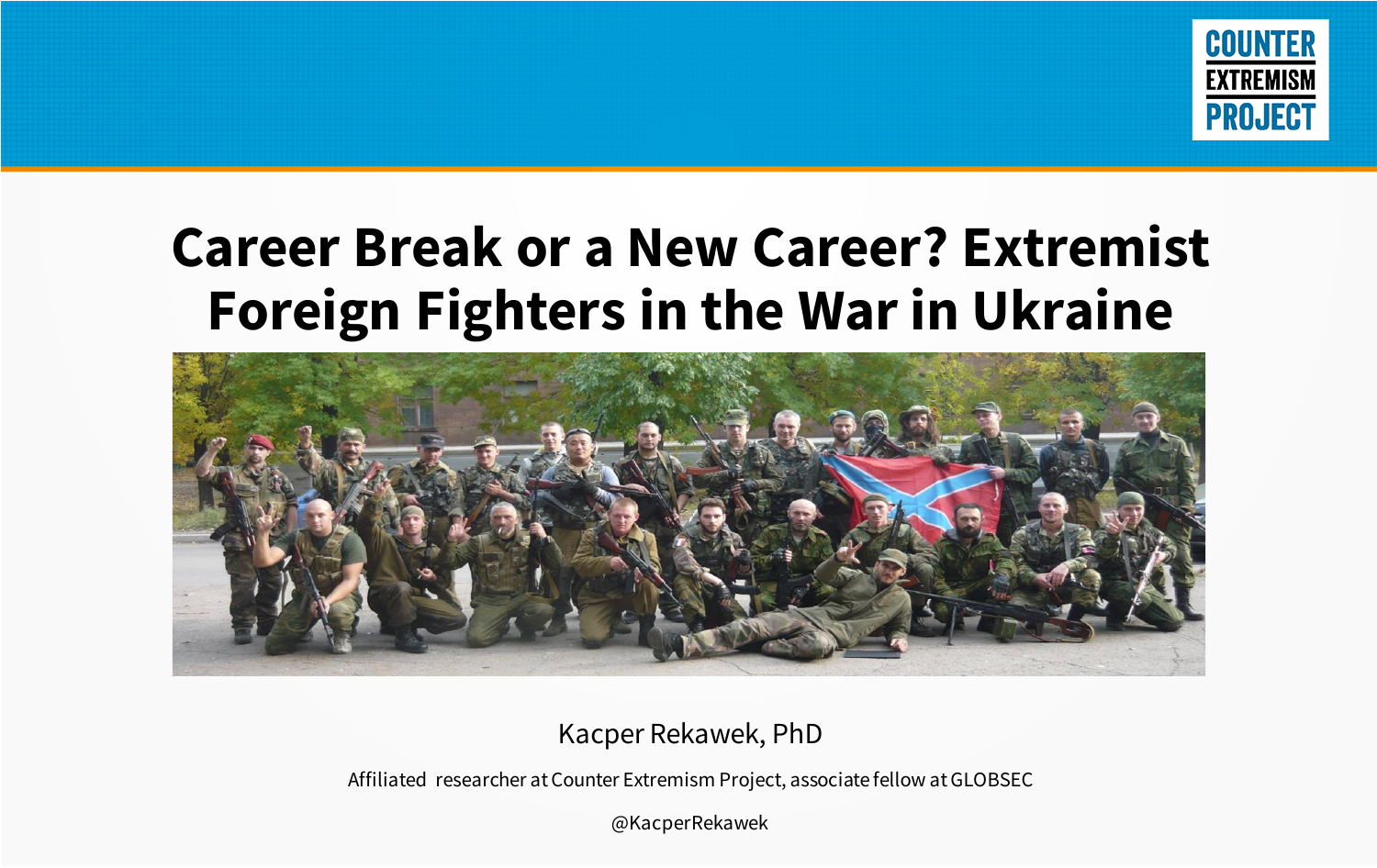## Introduction



#### ⚫ The "why" and cooperation with Counter Extremism Project

#### ⚫ One day in the Summer of 2014…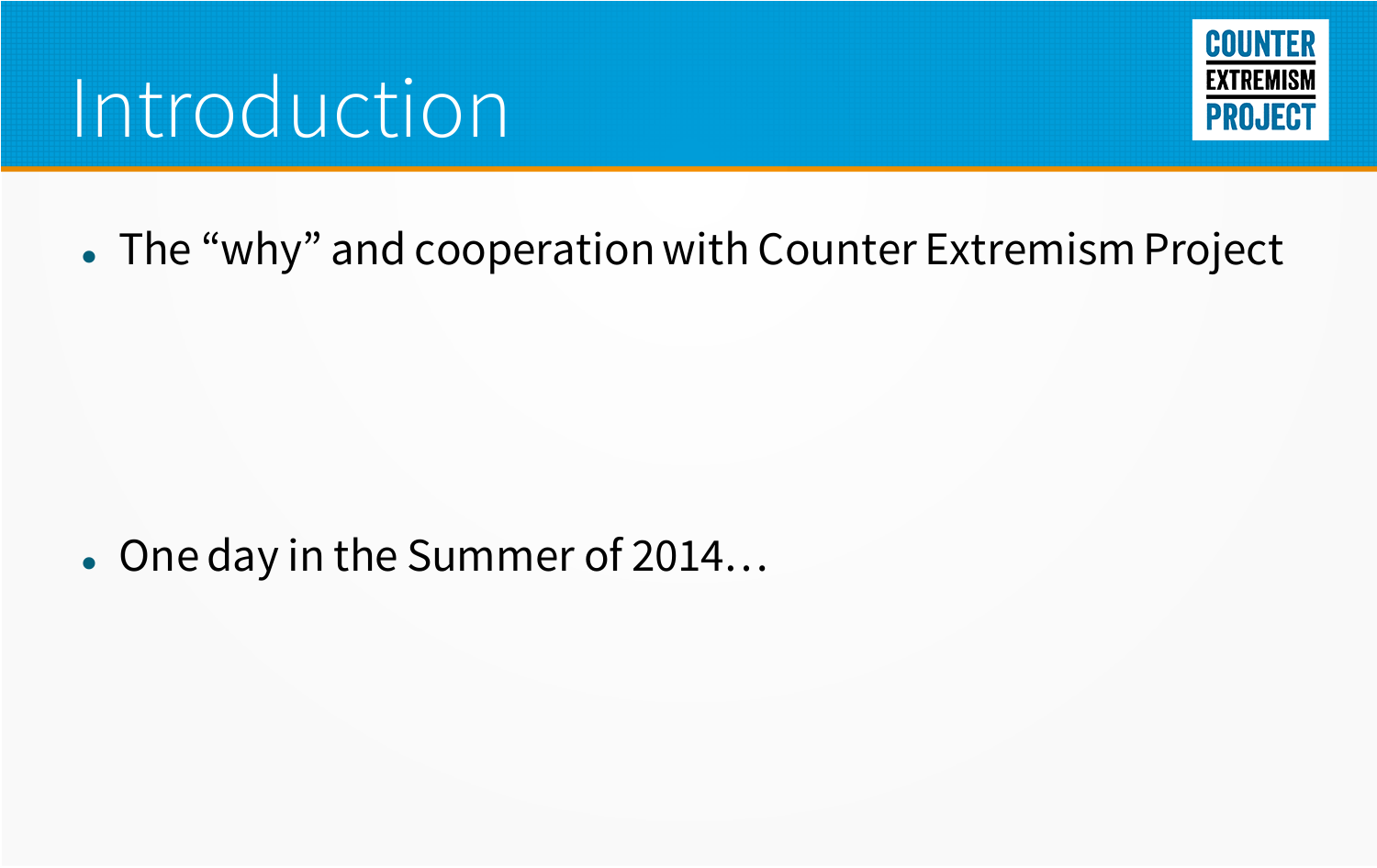



- ⚫ When the count started (Winter 2014/2015): up to 600 non-Russians on both sides from 20+ nations
- ⚫ September 2019 (by Arkadiusz Legiec): + 2000 non-Russians on both sides
- It is Russians + people from post-Soviet republics (Belarussians, Georgians etc.) + Westerners
- ⚫ The Western detachment is largely an XRW detachment. A civil war amongst the European XRW? "A kind of an internal civil war, but people with the same values and the same objectives unite again once the dispute is settled."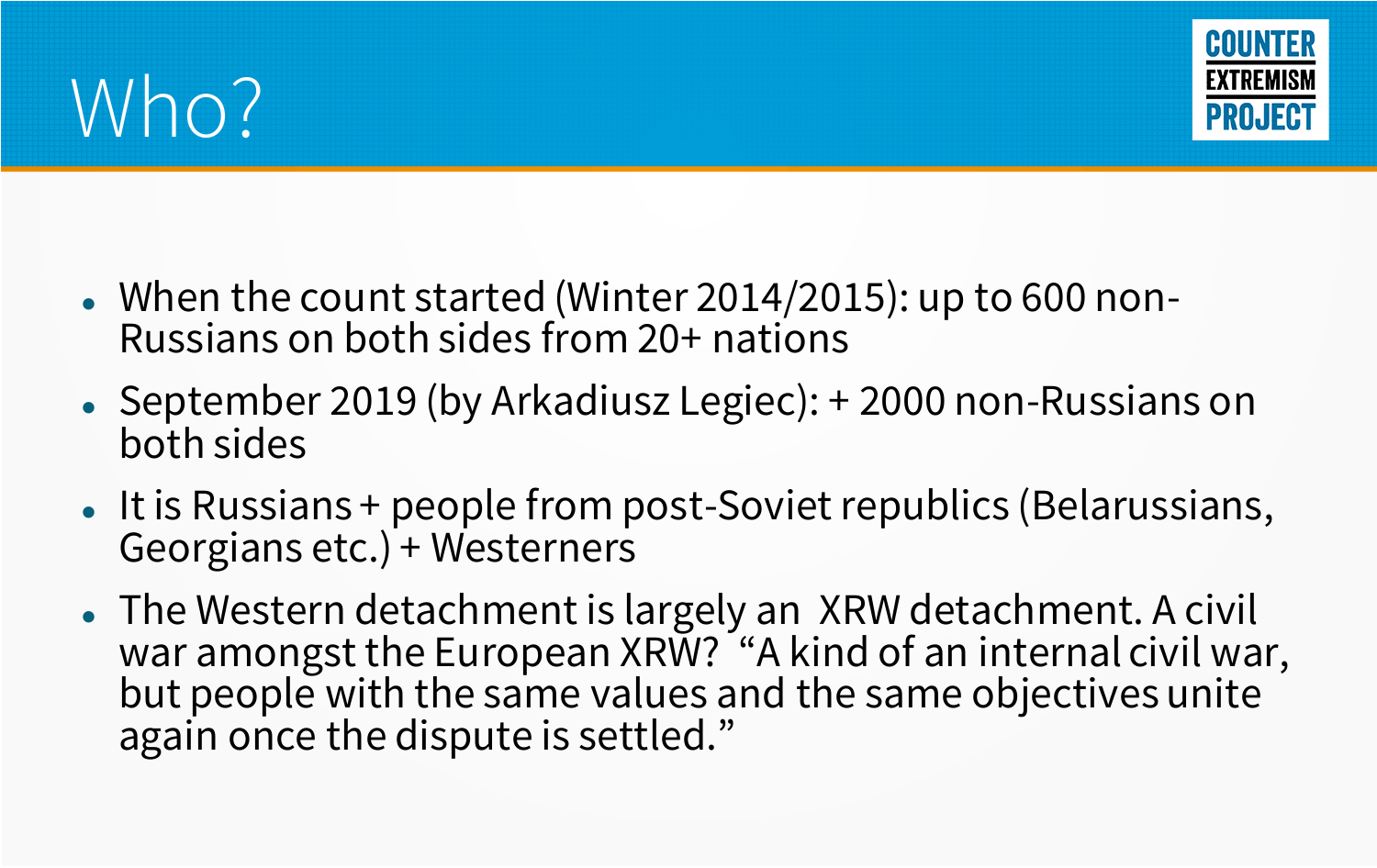### We are not a threat...



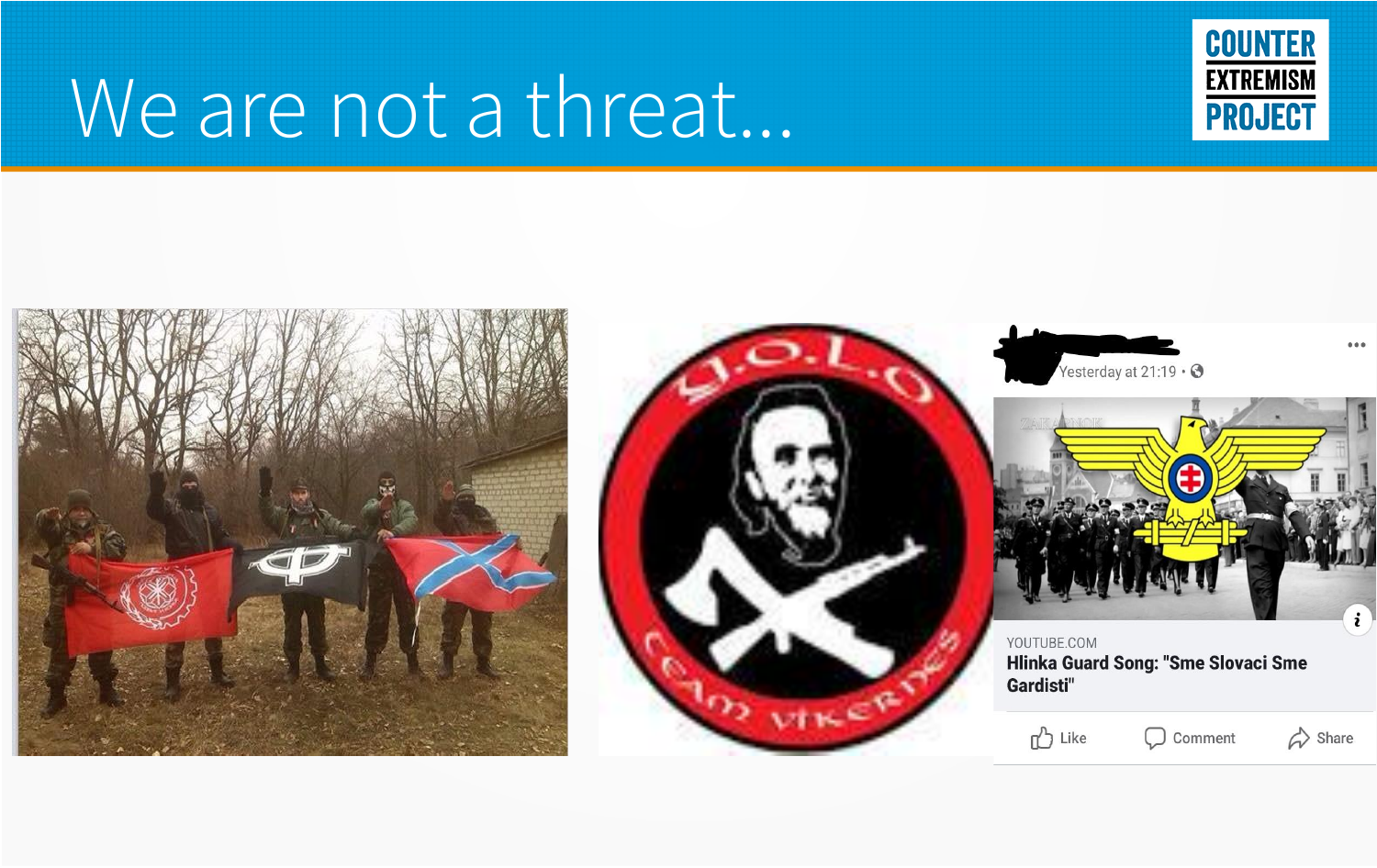### Go "there" because we are unhappy "here"



- ⚫ "we simply can't [achieve our political goals here in the West]. For people [like us] who have these political ideas, the only option are prison, social death or madness."
- ⚫ "I was personally persecuted […] And by persecution I mean the mainstream press had me depicted as something akin to a terrorist. [...] Some leftists wanted us to be officially compared to ISIS after we returned […] It wasn't possible really to regain a normal life."
- ⚫ "it is 'fighting them there because we can't fight them here' […] Think of the communist and anticommunist fighters of the Cold War. They would move wherever they could where they felt they had the occasion to serve their ideals."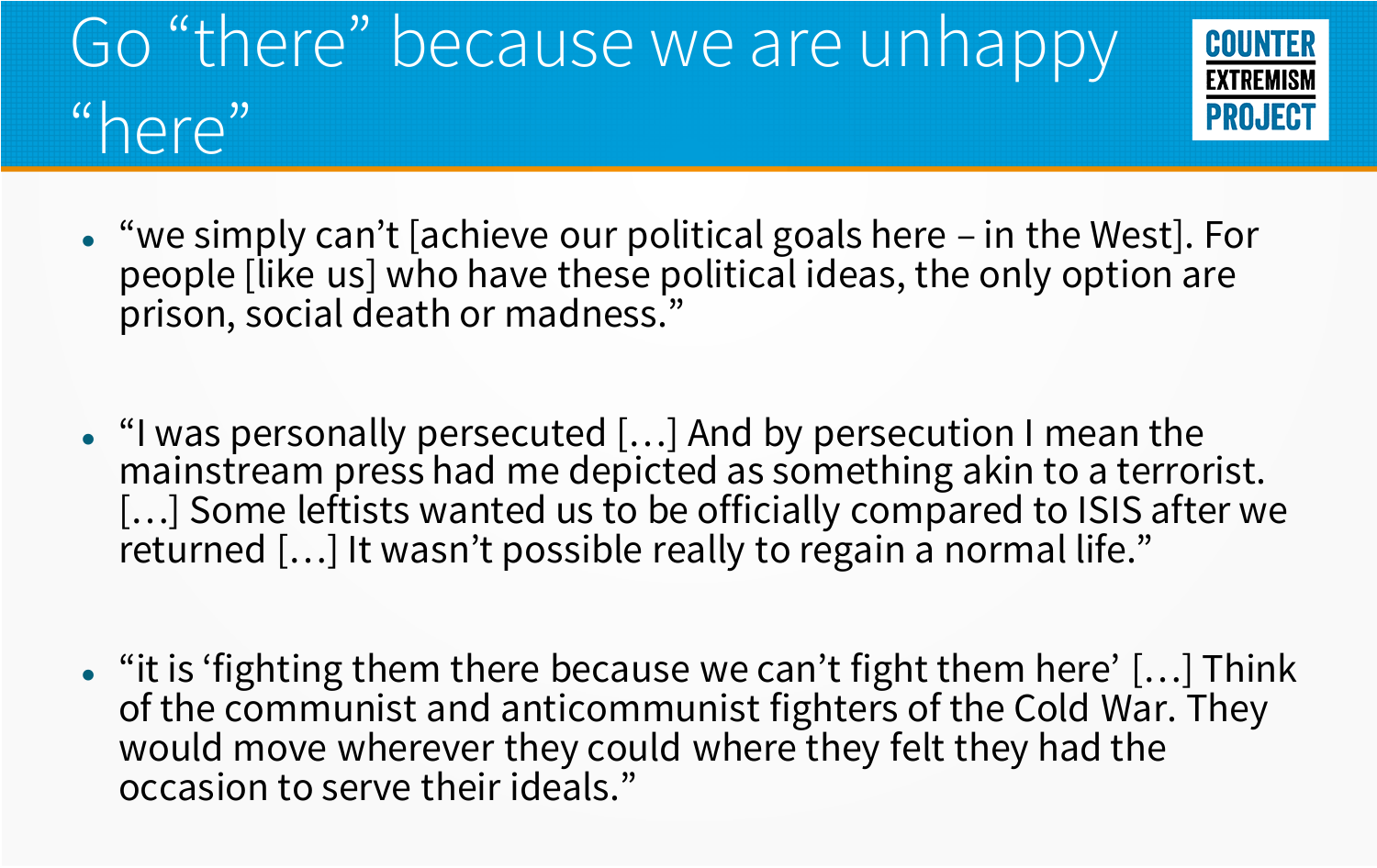# Why they go



- ⚫ Fatalism :["we] dream of 'French Donbass' even though it is quite obvious we don't have the means to achieve it."
- ⚫ Adrenaline rush
- ⚫ CV boost
- ⚫ Humanitarian motivations
- ⚫ Geopolitical motivations: the war in Ukraine seen as an expression of a global and ongoing conflict between the West and the East, the US versus Russia, Europe versus Asia etc.
- ⚫ Ideological nationalist or internationalist
- ⚫ Because my family or colleagues, "mates" did it.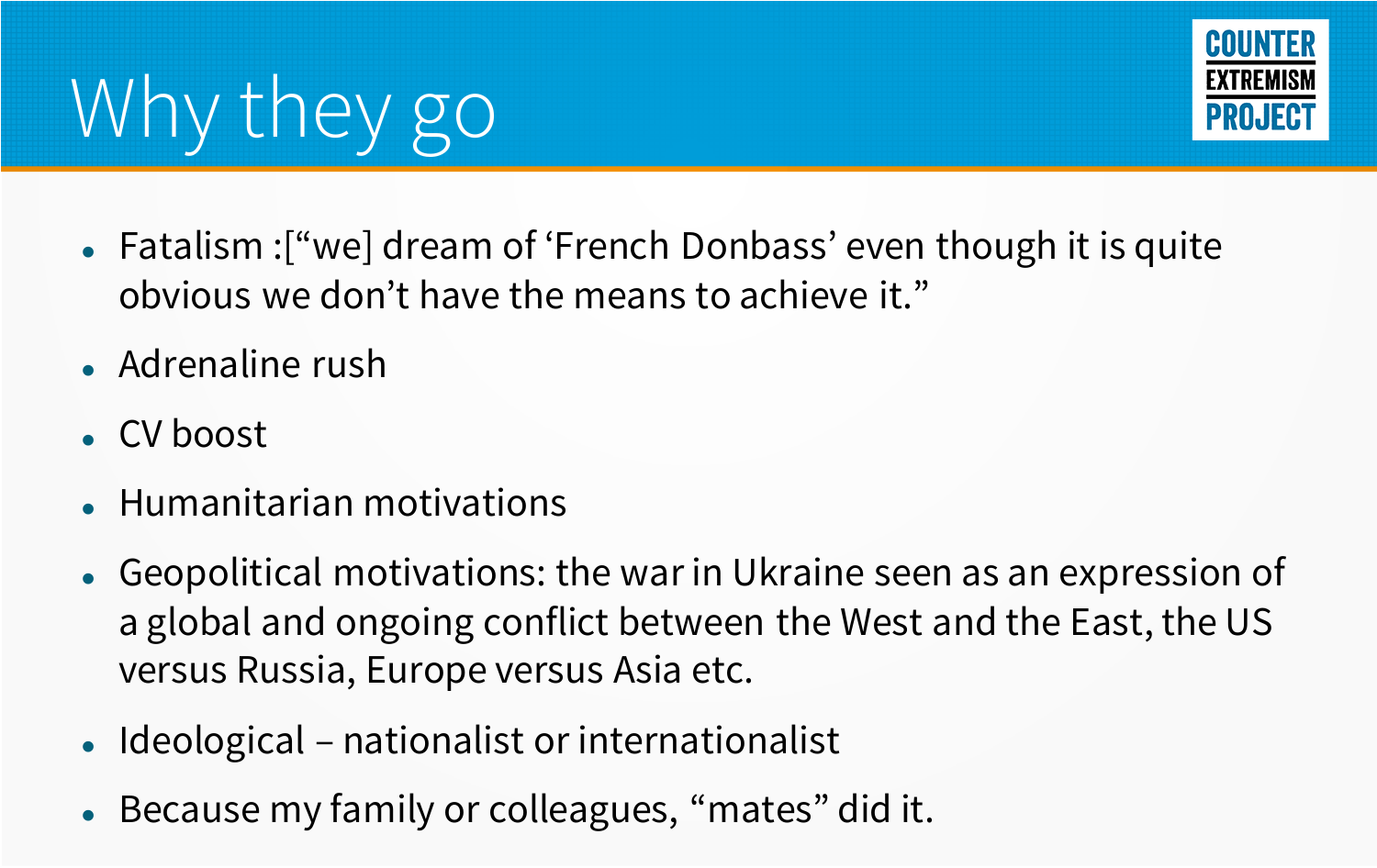

# Categories of XRW fighters

1. resetters: new career

#### 2. ghosts: career break, hiding

3. adventurers: restless, want another war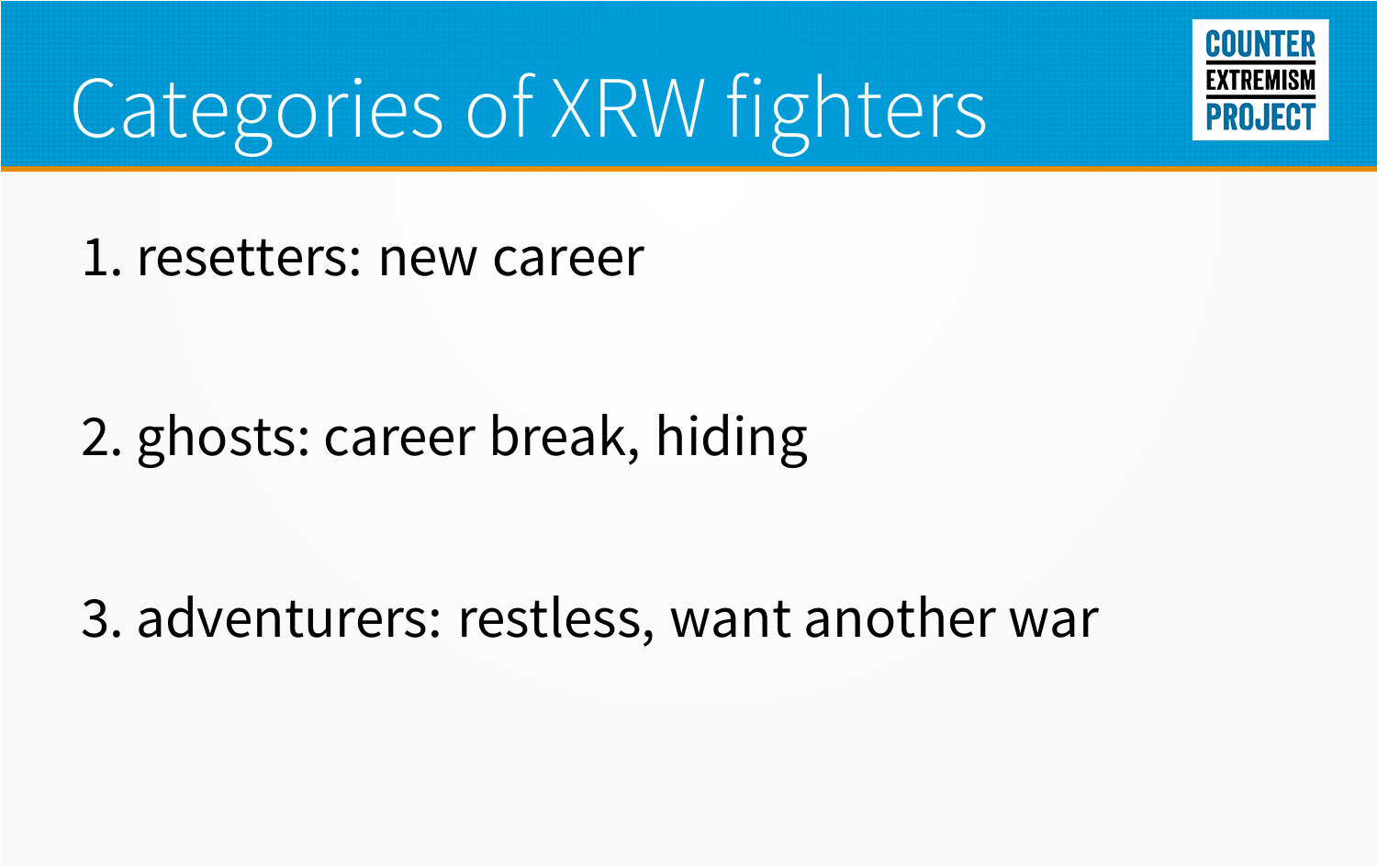

"Majority are doing okay. They are not [private military] contractors as some wished to have become but they are not homeless, either. "

Or

"Redeployments": Kurdistan, Montenegro, Syria, Libya, Paris (?)